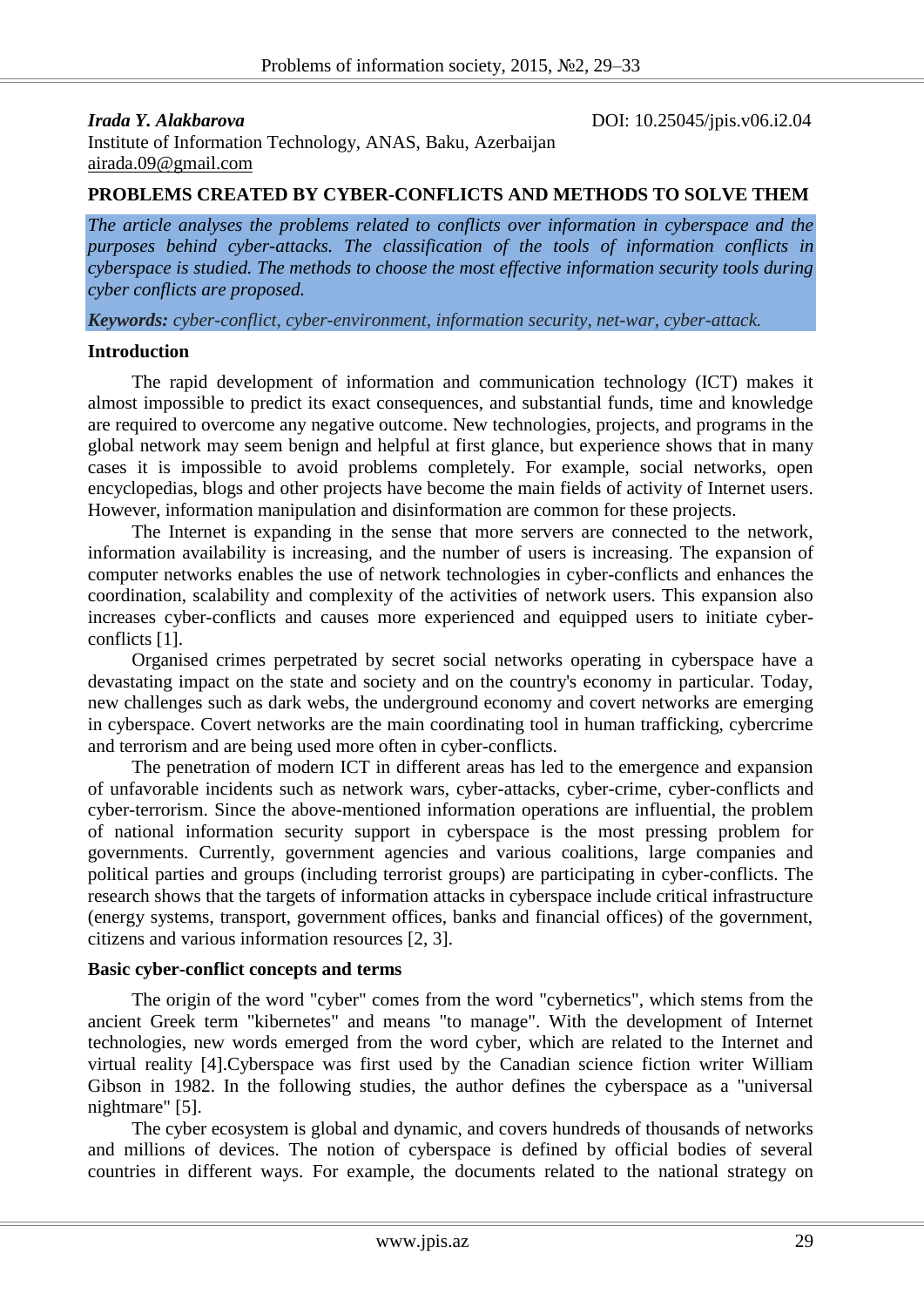cybersecurity in the United States state that cyberspace consists of hundreds of thousands of interconnected computers, servers, cables, communication switches, which ensure the normal operation of the government's critical infrastructure. This means that cyberspace plays an important role in national security and the development of the economy. The documents also indicate that cyberspace is associated with real geography and is the key element of geopolitics. Thus, communications, servers and technical relations have a geographic localisation. Yet, cyberspace is also associated with nations in terms of its domain zones, language and state control. Cyberspace characterises the physical geography through various services, navigation devices, technical gadgets and mobile devices, sensors that create an interactive map of facilities, information flow and people [6].

Cyberspace is a medium through which cyber-operations are realised. In cyberspace, information operations include attacks, defence measures and investigations [1, 4].*The Economist* declared cyberspace as the fifth war medium after land, sea, air and space. Cyberspace differs from these media as it is created through ever-evolving ICT. The US and some developed European countries are training special cyber-soldiers to participate in cyberwars [7].The term cyberwar was first used in the article "Cyber War Is Coming!" by Arquilla and Ronfeldt in 1993 [8]. Using the notions of cyberwar and network warfare, the authors tried to prove that modern network wars are capable of creating more serious problems than we can imagine. Studies have claimed that "cyber-terrorism", "cyber-conflict", "network warfare" and "cyber-attack" are not synonymous terms. Nevertheless, each of them is closely linked to the Internet and computer networks, which means that they have much in common. Using computer networks, cyber-terrorism aims at undermining the critical infrastructure of the state or psychologically influencing citizens. The dependence of economic and governmental systems on networks has increased the risk of cyber-terrorism [2, 6, 9].

#### **Causes and stages of emerging cyber-conflicts**

Conflicts in cyberspace are part of information war, and cyber-conflicts are emerging in various forms from conflicts begun in social networks to hacker attacks and the capture of domain names that reflect national values. These conflicts area manifestation of the contradictions between the object and subject, and cyber-conflict is a stark in consistency in cyberspace [9]. Cyber-conflict can be covert, dangerous, passive, and insidious, and covers the operations as the destruction of financial systems, as well as neutralisation of network protection.

To analyse cyber-conflicts, the source of these conflicts and their expansion should be studied. They can be due to:

- 1. lack of mechanisms to monitor the global network;
- 2. an increasing number of network users;
- 3. users' anonymity, using the proxy server;
- 4. gaps in the network;
- 5. automation, eliminating time and space dependence on the network;
- 6. challenges regarding legal cooperation in cyberspace.

In terms of their scale, complexity and other properties, cyber-conflicts are growing as the Internet expands. Cyber-conflicts cover various organisations, societies, nations and states, and are becoming more global [10].Cyber-conflicts are complex, dynamic processes that incorporate the following phases:

- the objective situation or objective reasons for cyber-conflicts;
- the impact of the conflict in terms of the expansion of cyber-conflicts;
- solutions for cyber-conflicts (full or partial).

Cyber-conflicts have two sides: cyber-defence and cyber-attacks. Defensive operations and attacks are based on decision support systems and their security issues [11].Cyber-defence is a cyber-operation aimed at the detection, analysis and modification of information in cyberspace,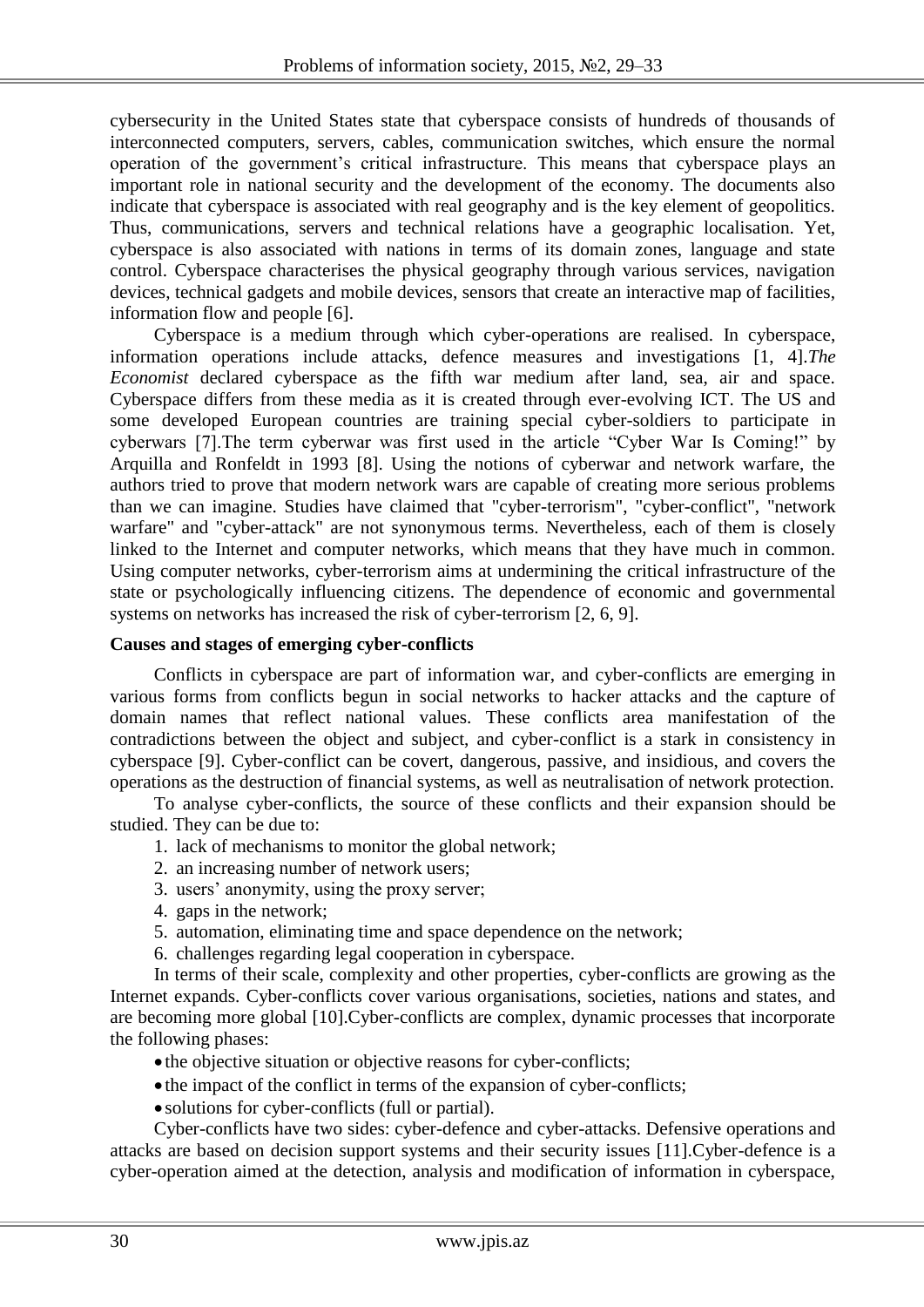and notification about unauthorised interventions. The two types of cyber-defence are passive and active. Active cyber-defence includes the active detection and analysis of network attacks, the elimination of disturbances arising from the failure of network security in a short period of time, and countermeasures taken in real time. Passive cyber-defence includes the theft and control of confidential information using network intelligence tools and solving information security issues. As political and economic tensions increase in the community, the more cyberconflicts will grow, and in most cases, passive cyber-defence will be replaced by active defence [9, 11].

Globalisation has caused challenges in cyber-defence operations. The interaction between information systems and networks causes many challenges related to information security, so that we cannot be completely sure of the absence of weak points in the network. In addition, modern technology used in cyber-conflicts obscures solutions to these challenges [10, 11].

Cyber-attacks use different ICT tools to perform the following operations: replacing and copying information transmitted through the network, limiting the requests of legal users, transmitting misinformation and damaging the functionality of information resources. Cyberattacks use available ICT tools to extract necessary information from the targeted network, which damages information exchange. Cyber-attacks remotely control the applications in government and corporate information systems. Reducing the efficiency or destroying the functionality of structural elements of the network are the basic operations performed in cyberattacks. Robot intervention, denial of service attacks (DoS) and malicious applications are the most commonly used methods to reduce the effectiveness of separate elements of the network. The cyber-attack was first accomplished by hackers using specific information software [12].

The scope of cyber-attacks covers military, economic, banking, social and other fields, and aims at:

failure of control structures, traffic and communication;

 limiting or isolating the activity of enterprises, banks and various production areas by damaging multiple technological connections and mutual account operations, and implementing financial fraud;

 organizing large-scale industrial accidents within the territory of the opponent by abusing the control of technological processes and facilities related to high concentrations of dangerous industrial chemicals and materials;

manipulating and proliferating ethical stereotypes, ideas and behaviours;

 causing confusion and dissatisfaction among the population, as well as destructive activities between different social groups.

Cyber-attacks are carried out through the following special structures [11, 12]:

managing computer and communication systems of governmental organisations;

military information infrastructures engaged in the management of the armed forces and military equipment, and the collection and processing of information for the interests of armed forces;

 information and management structures of banks, transportation and manufacturing facilities.

Cyber-attacks can be due to internal and external sources. Internal sources include errors caused by system failure, accidental errors caused by company employees and intentional errors caused by employees. External sources include cyber-attacks by hackers, transmission of viruses, criminal groups, activists with particular ideology, terrorists and foreign government agencies.

#### **Efficiency in cyber-conflicts**

Efficiency in cyber-conflicts can only be acquired under certain conditions including detecting unauthorised interference and preventing attacks against the information network [13].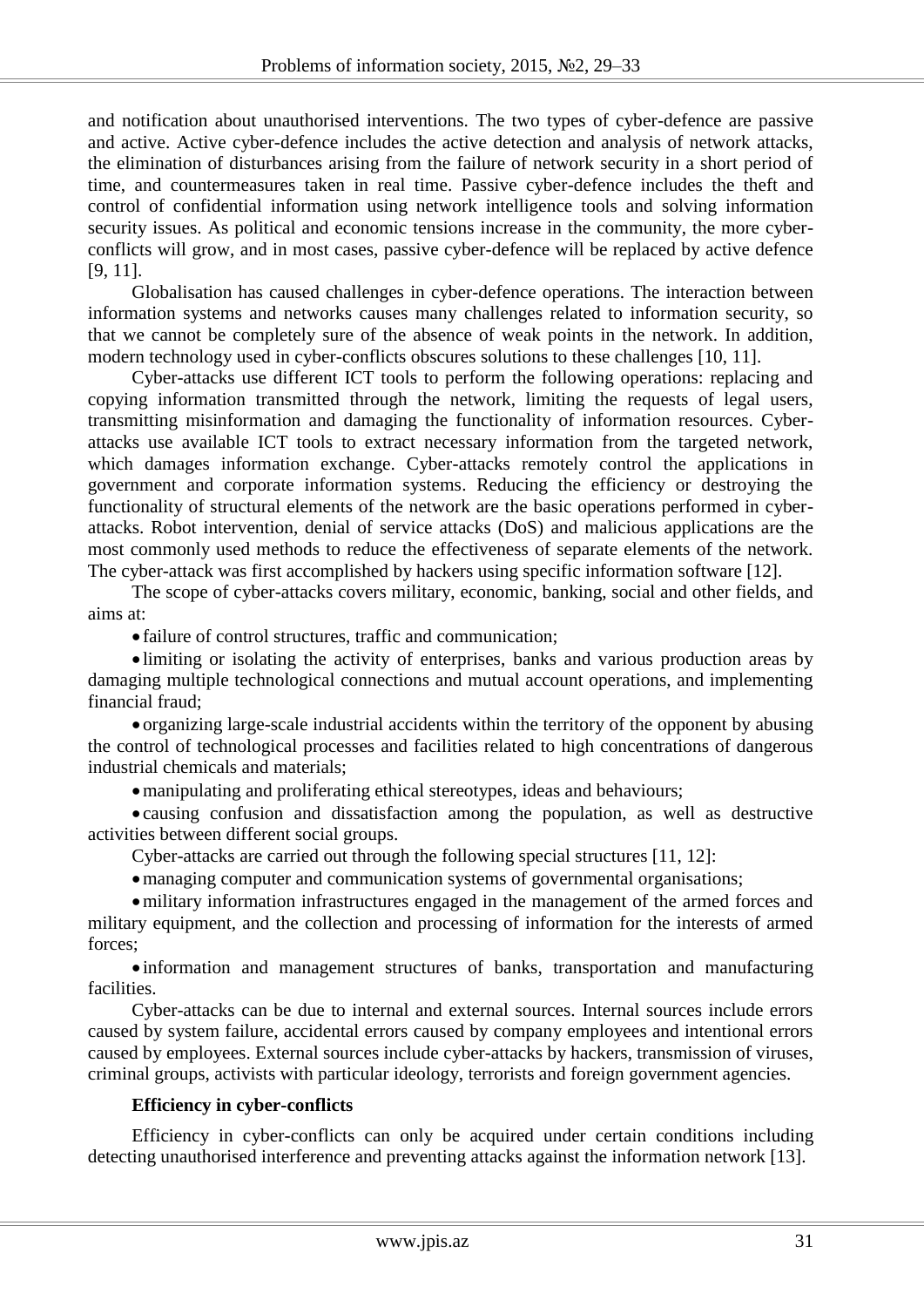Basic terms to be considered in cyber-conflicts are the subject of the conflict; the parties of the conflict; conditions for sustainable cyber-conflict; the scale of cyber-conflict (organisational, states, and so on);the strategic and tactical behaviour of the parties; and the consequences of cyber-conflict.

Negative consequences of cyber-conflicts may include:

crash of production processes through changing or preventing the flow of information;

 crash of production processes through work delays and damage to installations, causing a threat to people's lives or a negative impact on the environment;

 encouraging the operators to take false steps by sending them deceptive information, and thus disrupting the performance of the organisation and causing economic losses;

destruction of the software to prevent failure of the system;

failure of the system through malicious applications and information theft;

inflicting danger toward people through security system termination.

The following conditions must be provided to avoid cyber-conflict:

• the source of conflict should be defined;

the software and hardware (conflict tools) used in the conflict should be analysed;

• the type of conflict should be defined;

• the causes of the conflict should be studied;

• the characteristics of the conflict should be identified.

Three aspects of the cyber-conflict should be considered to address cyber-conflicts:

1. detecting an unauthorised intrusion to the network promptly and taking appropriate measures;

2. preventing the network load.

3. organising counter-measures by controlling the network of the opponent(i.e., manipulating the information resources on the network, spreading misinformation, network failure).

The above-mentioned aspects of the conflicts that occur in computer networks define the main target of the cyber-conflict, and prove that traditional information security features are not sufficient to establish an information protection system. At the same time, a system should be developed that is capable of solving the problems regarding information security, unauthorised access and counterattacks.

Cyber-kinetic operations are widely used in cyber-conflicts. Cyber-kinetic operations ensure the network's resistance to external and internal unauthorised interference, which is the primary information security issue. System adaptation, quickly predicting potential cyber-enemies and the availability of self-organising features should be provided to resolve these issues.

## **Conclusion**

The problems related to cyber-conflicts and cyber-crimes are newer than information warfare problems, having emerged with the expansion of the Internet. The problem covers almost all areas of human activity and requires taking adequate and advanced measures at the national and international levels. The consequences of cyber-conflict, such as controlling citizens' behaviour, damaging information resources or causing functional disorders, focus on causing significant economic crisis for opponents and increasing dissatisfaction among the population. This requires a solution for information security issues as one of the aspects of the state's economic and scientific-technical policy, before the country has joined the global open network.

State policy aimed at the legitimate interest in protecting the information and intellectual property of citizens and the government should be supported by the protection of the network across the country, and cyber-attacks must be prevented by all possible measures. The information security of the network requires a systematic and comprehensive approach including conceptual, organisational, scientific and methodological, legal, financial and technical aspects.